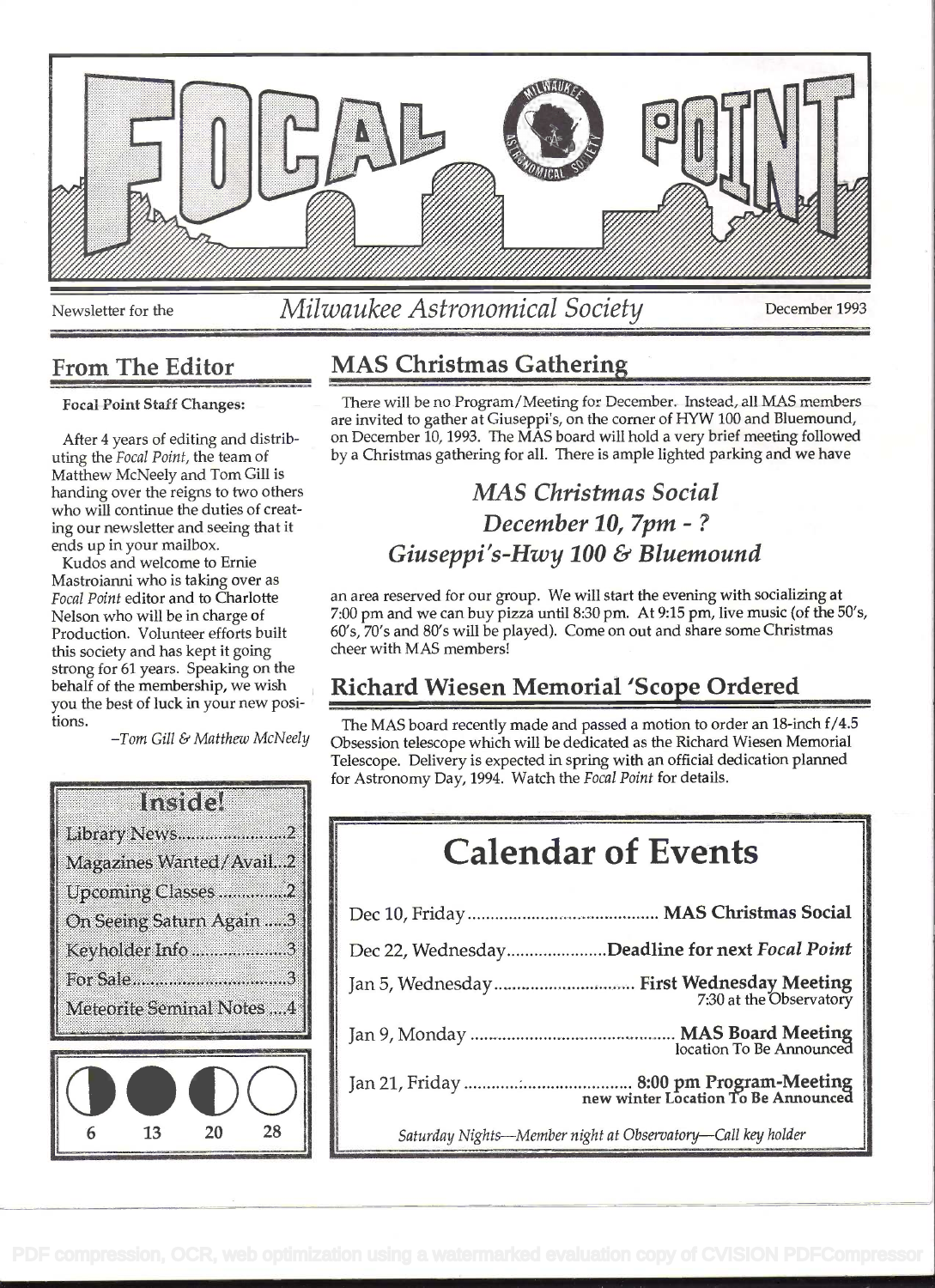The Magellan Project may well be one of the last planetary missions to require an assembly of scientists and engineers at the Jet Propulsion Laboratory. The Buried under lots of old S&T and Evening Star: Venus Observed, by Henry S. F. Cooper, 1993, captures the drama Astronomy magazines? Consider as the team experiences loss of contact with the spacecraft, not once but several<br>times. Cooper describes in some detail the mental gymnastics of the computer<br>specialists as they work to regain control.<br>year's Open Houses.

becialists as they work to regain control.<br>When the data begin to pour in and the "noodles" or image strips are ready off at the Observatory or bring them<br>experiences be a subsidiary them when the position of the Observato When the data begin to pour in and the Thoodies Tof Image strips are ready<br>for scrutiny, we hear the early interpretations from what sounds like opposing<br>camps–geologists vs geophysicists. The major differences of opinion are being borne out by what is observed. Cooper does a good job of describing Update Your Astronomy the coronae, pancakes, chasms, etc. as each type of feature on the planet is **Update Your Astronomy** assigned to a team for more intensive study. We learn, too, about the female **Magazine Collection** assigned to a team for more intensive study. We learn, too, about the female nomenclature of the land forms and how such detailed radar mapping is accomplished. If anyone wishes to complete their

A secondary theme is the difficulty of getting funding for these major plane-<br>Astronomy magazine collection at no tary missions. In fact, the book closes with uncertainty on whether the budget charge, contact Lee Keith at 425-2331 will permit the aerobraking maneuver and subsequent orbits to get vital gravi- for any issue(s) since 1974. All tational measurements. For an illustrated "flyby" of the planet, please see Sky remaining issues will be given out at & Telescope, August 1993 or our slide set "Venus Unveiled"; this book is the future Open Houses. story behind the scenes.

At Astrofest, Dan Koehler was able to sell many of our duplicate magazines to Knollwood Books. As a result, \$75 has gone into the library budget for the year. Our thanks to Dan, too, for pursuing with patience and diligence an auto-<br>graph for one of our historical volumes. W. W. Morgan signed the accompany-<br>Fever! graph for one of our historical volumes. W. W. Morgan signed the accompany-<br>ing booklet for our copy of the Revised M-K Spectral Atlas in October–the 50th There are several classes for adults ing booklet for our copy of the Revised M-K Spectral Atlas in October-the 50th There are several classes for adu<br>anniversary of the original publications.<br>**Example 19** anniversary of the original publications. anniversary of the original publications.

We are happy to report that several missing slides reported last year have Observatory. For adults there is been returned. B 47 (Comet West by Gerry Samolyk) and E 89 (Canis Major - Andventures in Astronomy where stu-<br>
copy from Frank Roldan) are still out there somewhere, so please check your dents learn how the sky works and copy from Frank Roldan) are still out there somewhere, so please check your home carousels again. Also, this reminder: books signed out this summer how we found out what we know should be returned by now. The state of the Universe. Everything from the Universe. Everything from

Somehow we have acquired a slide of the Sagittarius-Scorpius area from an and the expanding Universe are cov-<br>dmund Scientific set. Call the librarian if you are missing this item. ered. Dates are in March and April Edmund Scientific set. Call the librarian if you are missing this item.

Club discount available on a new product, the 1994 Astronomy & Space your eyesight. Be prepared for a dark club<br>May 10, 1994 when the Sun will be Exploration weekly calendar. 120 pages, 5 books in one: 52 week calendar, will be over 90% covered from Milwaukee!<br>space history almanac, full-color astronomy and space photo album, daily over 90% covered from Milwaukee! Space ristory annuality, tan-color astronomy and space photo about, dany<br>Moon phase calendar, and handy night sky guide. As featured recently in an ad<br>in Sky & Telescope magazine.

The calendar retails for \$12.95, but is available to club members for \$8.00 ea. (as long as we order three copies per order). If there is interest, I will make a group order on December 15, 1993 so these SHOULD be here by Christmas group of the Magellan<br>
(sorry I can't guarantee it). If you want one, get me a check to be included in<br>
this order. You must pick up your copy at my house or at an MAS meeting.<br>
Tom Gill 1391 N. 72nd St., Wauwatosa, WI 532

# Library News Don't throw out<br>The Magazines!

## **Upcoming<br>Astronomy Classes**

UW-Waukesha at the MAS naked eye astronomy to black hole 1994. For both adults and kids is -Sally Waraczynski Viewing the May 10 Solar Eclipse Safely where you will learn about Weekly Calendar Offered how eclipses occur and how to observe them without endangering<br>Club discount available on a now product, the 1994 Astronomy & Space your eyesight. Be prepared for a dark

Venus as an Evening Star. where we will investigate why there are evening (and morning) stars, see the recent telescopes. Date is May  $16$ , 1994. FOr more specific information or to register, call Don Bracco at UW-Waukesha at 521-5460. Join us for the fun! Page 2 - Lee Keith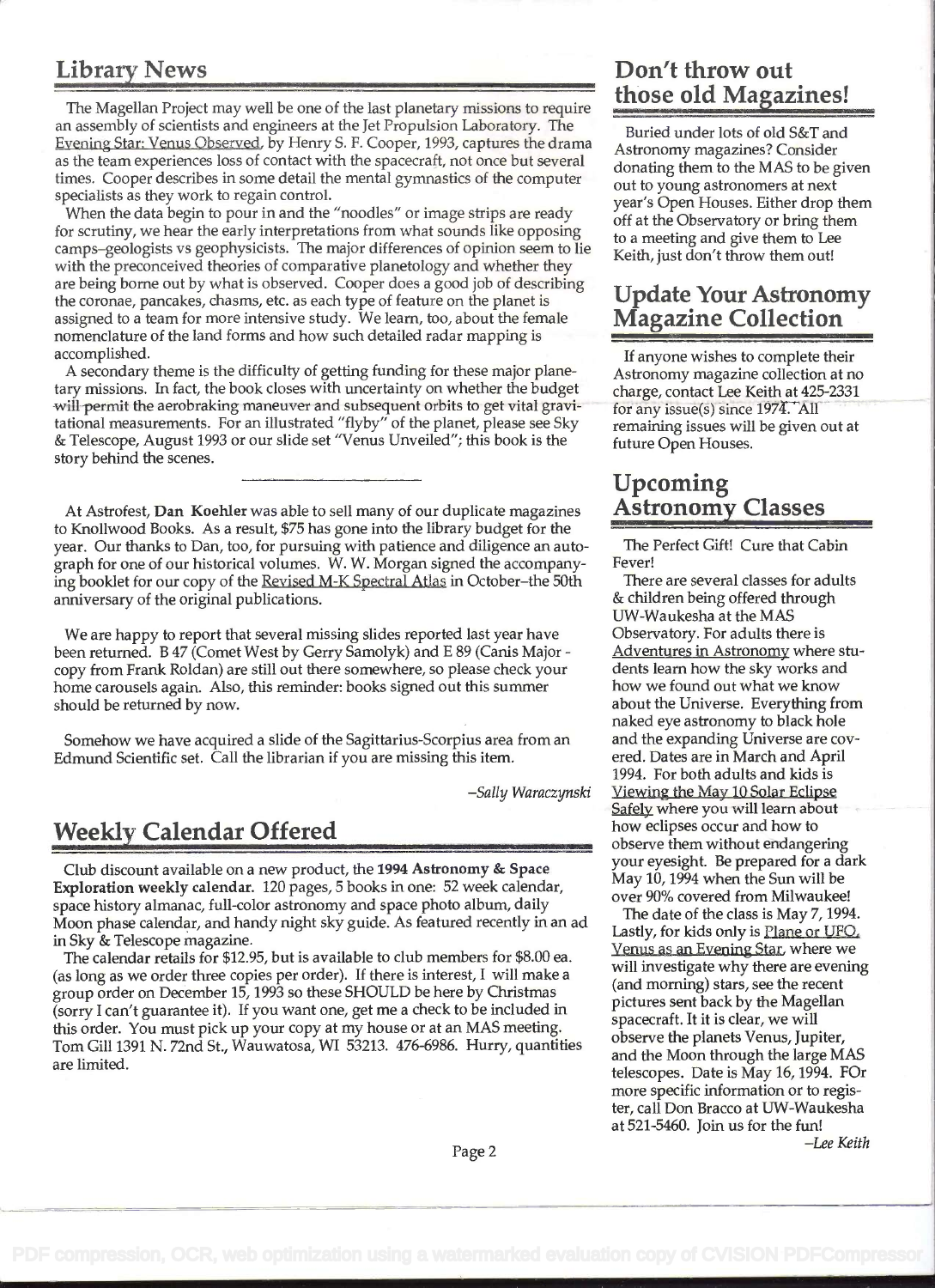## Upon Seeing Saturn Again

At the Passover table, a book called the Hagadah is read out loud in portions by each person old enough to read. The Hagadah reminds us to celebrate the escape from slavery to freedom as if we this very day were freed. Though I am forty-seven, it was only about 10 years ago that I really tried to experience the feeling of being a slave freed today. And I found I was not grateful enough for my opportunities. If J had to answer to even my great-grandmother, let alone my ancient ancestors, I would be ashamed at how I take care of myself and at my cowardice and laziness in seizing my own life.

A few weeks ago I got to see Saturn again through a telescope as I did twentyeight years before. And the astronomer who was operating the telescope was very considerate. Even though he was obviously busy with some charts and numbers he needed for a project he was working on that night, he stopped to listen to my novice comments and questions. When I excitedly said something about being lucky to be alive when there are telescopes and asked if Galileo was the first to see Saturn through a telescope in the 1600's, he answered "yes, it was Galileo in 1610 but his telescopes were never as good as the one you just looked through." Right then, I got that same rush of feeling that I felt 10 years before at the Passover table. That night I dreamed of Saturn. I went jogging and wrote poems in my head to Saturn and starlight and to all the electrons and positrons and neutrinos in all the fields touching Saturn-touching me-touching you.

I wish to thank the members of the MAS: Karen and Lee, Gerry, Tim and a few whose names I don't remember. Members have let me look through telescopes and answered my burning questions from my reading. I am very grateful to have knowledgeable people to patiently answer my questions. I want to feel worthy to see what Galileo never got to see. Writing and submitting this thank-you is my way of making a start. Thank you again.

-Pamela Roper

(ed. note: Pamela is a new member and that makes her submission doubly appreciatedwelcome to the club and thank YOU for sharing your thoughts!)

## Some Stars Are Good Enough to Eat Keep on Shopping!

Member Pamela Roper "discovered" some new stars, and not only do they come in a handy carrying box, you can eat them as well! Pamela was shopping at the Outpost on the east side and came across Galaxy Grahams cereal made by Erewhon. The slightly sweet cereal is in the shape of stars with holes and as a bonus, the back of the box has interesting astronomy facts to help make breakfast an intellectually satisfying meal. Pamela said the company has been around a long time and makes a good product. They may be available in other stores as well. She also discovered that Sentry stores had some nice star-shaped cookies.

|             | Simawan<br>Kaziotea        |           |
|-------------|----------------------------|-----------|
| <b>Dewa</b> | Dina Koonlar               | 65929891  |
| 18          | lini Kulo                  | 453-8558  |
| 25          | <b>CarySimoly</b>          | المالكلات |
| Jan 1       | ate aya tass               | 78393898  |
| 8           | Tom Schmidtkunz 352-1674   |           |
| 15          | John Pfannerstill 475-6494 |           |
|             |                            |           |

### For Sale

MAS Astrophotographers Special- (A) 2" Lumicon low profile, non rotating helical focuser. Adapter plate included bolts right to "A" or "B" scope bolt circle and allows prime focus photography. Current new price from Lumicon is \$142, will sell for \$45. (B) 2.4x, 1 1/4" Vernonscope Barlow lens, \$30 (C) Vivitar 200mm lens, f/3.5, with screw mount. Optically in good shape. Also w25 red and 80A blue, 67mm filters for above. All for \$25 (filters alone worth more). Call John Asztalos at 1-303-674-6237 eves. and weekends.

From your grocery shopping comes funds for library materials. The MAS receives 1% of the cash register receipts from ALL CUB food stores & from 3 selected Pick 'N Saves: at Tri-City, 6312 S. 27th St., 68th & State, 124th & Capitol. If you shop at any of these stores, please save the receipts for us (you must ask for the 'We Care" sticker at PNS). Bring the receipts to meetings, drop them in the deposit box in the Observatory or mail them to Karen Wesener, 8150 Legend Dr., Franklin, WI 53132-9623. Ask friends, relatives and neighbors to save them also. To those of you already participating - Thank You!